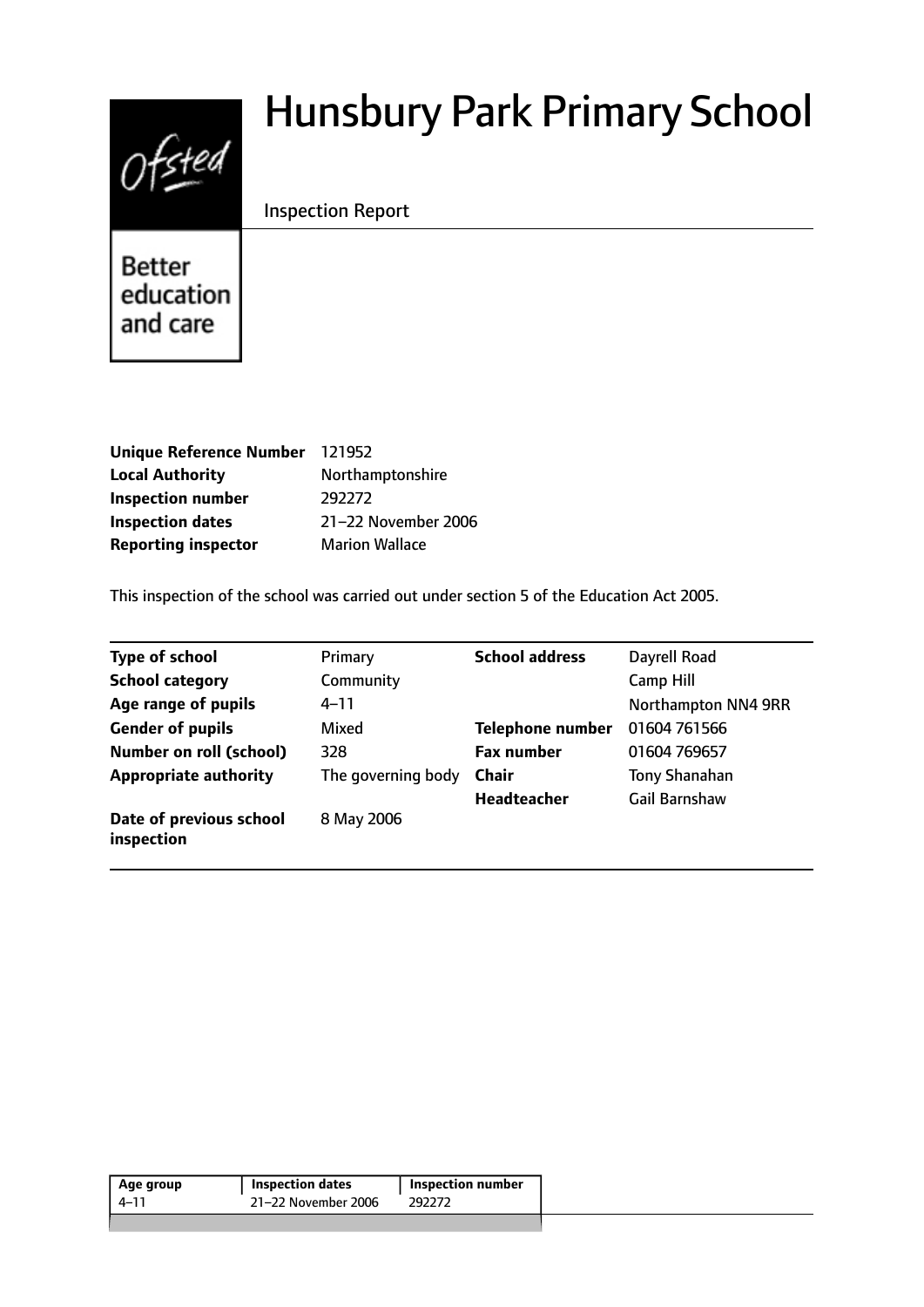© Crown copyright 2006

Website: www.ofsted.gov.uk

This document may be reproduced in whole or in part for non-commercial educational purposes, provided that the information quoted is reproduced without adaptation and the source and date of publication are stated.

Further copies of this report are obtainable from the school. Under the Education Act 2005, the school must provide a copy of this report free of charge to certain categories of people. A charge not exceeding the full cost of reproduction may be made for any other copies supplied.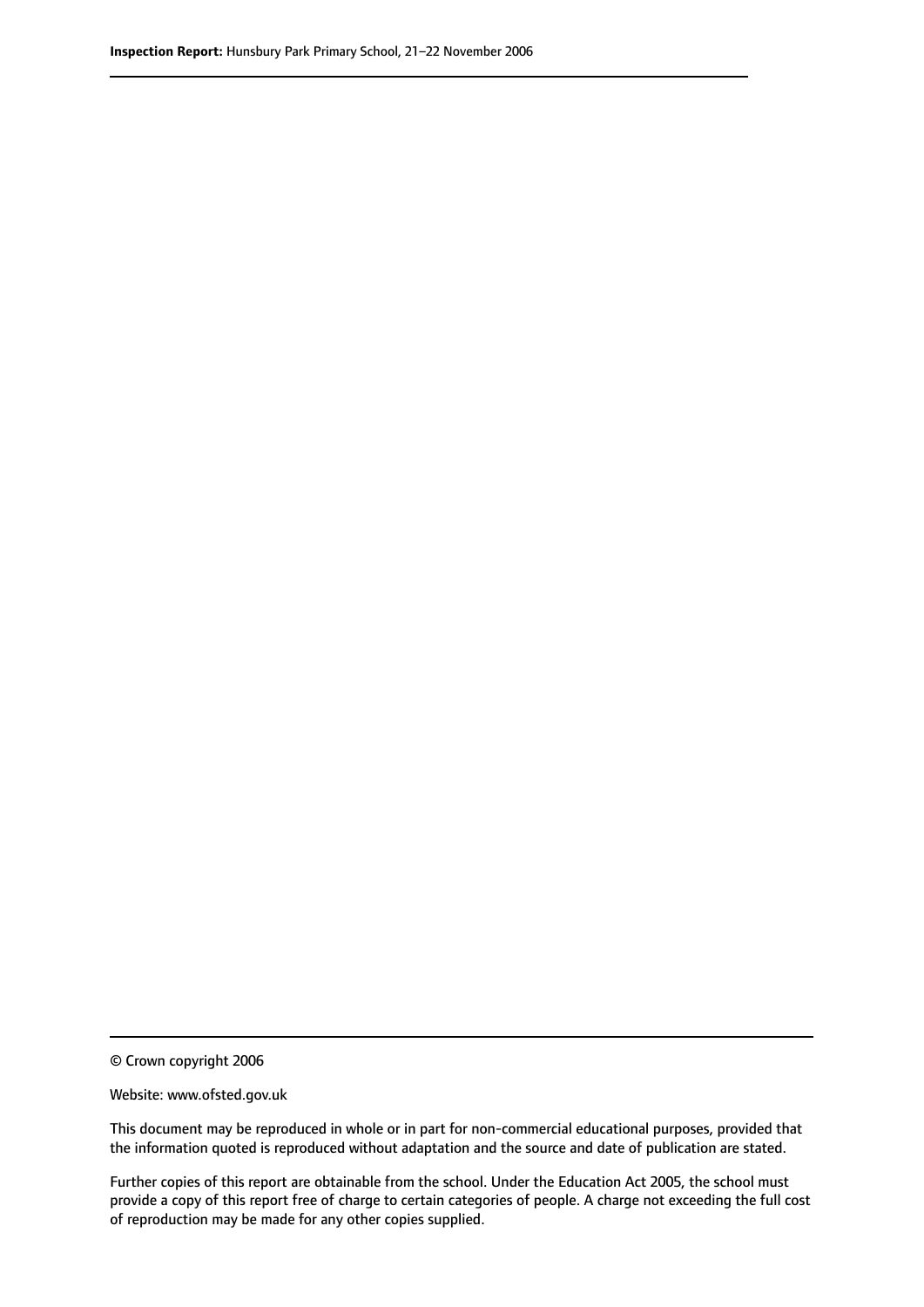# **Introduction**

The inspection was carried out by three Additional Inspectors.

#### **Description of the school**

Hunsbury Park Primary is an average sized primary school. The majority of pupils are White British with just under one fifth from minority ethnic backgrounds. Some of this minority speak English as an additional language but none are at the early stages of learning English. The proportion of pupils with learning difficulties and disabilities is above average and the proportion entitled to free school meals is below average. During and prior to the inspection the school experienced some disruption from significant building work to extend the school site. In the last two years the school was reorganised from a lower to a primary school. Reception and Year 1 are taught in mixed classes.

#### **Key for inspection grades**

| Grade 1 | Outstanding  |
|---------|--------------|
| Grade 2 | Good         |
| Grade 3 | Satisfactory |
| Grade 4 | Inadequate   |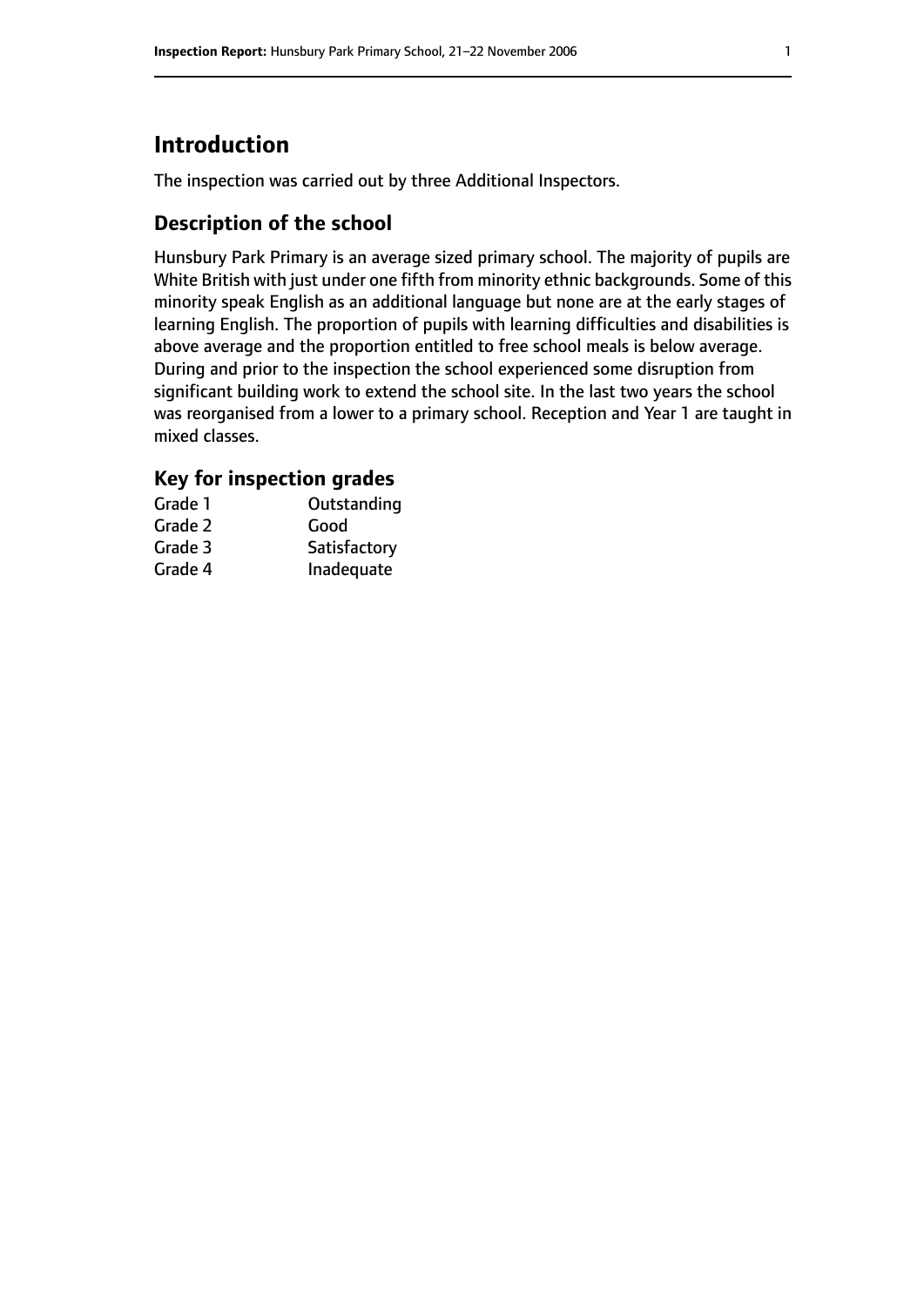### **Overall effectiveness of the school**

#### **Grade: 3**

Overall effectiveness is satisfactory. Pupils enjoy school and have a positive attitude to their work because the school is a caring community that values and respects all individuals. This view is supported by both parents and pupils. 'My favourite thing about the school is the teachers, they are all very caring,' said a Year 6 pupil.

Attainment on entry is below average. Children in the Foundation Stage and Year 1 experience a good curriculum and are well taught and consequently they make good progress working towards the expected goals. Standards remain below average as pupils progress through the school and achievement is satisfactory. Pupils who have learning difficulties and disabilities make the same progress as their peers. Preparation for future economic well-being is satisfactory; whilst pupils develop good personal qualities and social skills, progress in the basic skills of literacy and numeracy is satisfactory.

The pupils' overall satisfactory progress in Years 2 to 6 is the result of satisfactory teaching across classes. Some good lessons were observed during the inspection, but not enough to enable all pupils to achieve consistently good levels. Teachers are well organised and plan interesting lessons but expectations of what pupils can do and how quickly they achieve tasks are not always sufficiently high to ensure pupils make maximum gains in their learning, especially in English and mathematics. In the Foundation Stage and Year 1 however, pupils make good progress because teaching and learning are good

Pupils' personal development is good. They all learn to adopt healthy lifestyles because there is a strong focus on this aspect. The learning mentor makes a significant contribution to personal development; pupils know she is always available to help them sort out any problems. They say they all feel safe and their views are valued. The school council is proactive in reflecting and acting upon pupils' views. Care, guidance and welfare are satisfactory. Pupils experience a good level of care but procedures to ensure academic progress is maintained are satisfactory. The curriculum is satisfactory; specialist teaching enriches learning for older pupils but the curriculum needs a sharper focus to ensure all needs are fully met, especially in English and mathematics. There are limited opportunities for pupils to use writing in other subjects.

Leadership and management are satisfactory. The headteacher and deputy headteacher have been very successful in minimising disruption caused by the extensive building works and the school reorganisation. They have a sound understanding of the strengths and weaknesses of the school. There has been a strong emphasis on establishing a sense of community and positive ethos for the new school. The focus to raise achievement to good and to ensure good improvement in English and mathematics, however, is not yet sharp enough. The school has made satisfactory progress since the last inspection and has satisfactory capacity to improve.

#### **What the school should do to improve further**

• Raise achievement and standards in English and mathematics.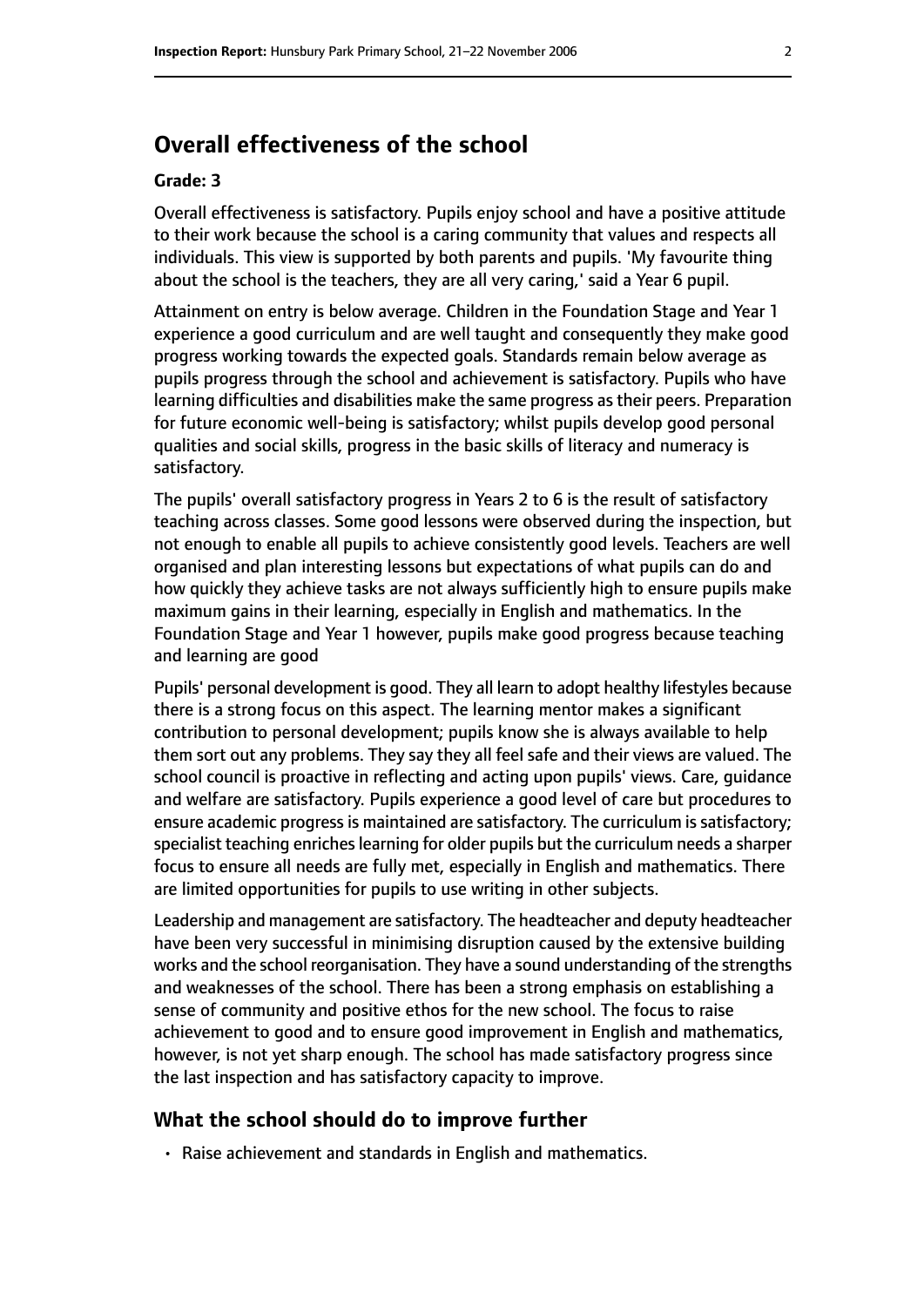- Introduce more rigorous monitoring to ensure that the quality of teaching and learning is consistently good, and clarify the pace, challenge and expectation needed to ensure all pupils make good gains in their learning.
- Provide more opportunities for pupils to develop their writing skills across the curriculum.

#### **Achievement and standards**

#### **Grade: 3**

Children enter Reception with below average standards and their speaking, listening and social skills are at a particularly low level. Activities are well planned and teachers intervene and challenge children well in the mixed age classes. They enjoy what is offered, respond to the clear expectations and consequently make rapid progress, especially in their personal, social and emotional development. Achievement is satisfactory in Year 2; pupils are still below average in reading, writing and mathematics by the end of the year. The use of 'talking partners' is helping to improve speaking skills but greater challenge and expectation is needed to ensure good progress in writing, reading and mathematics.

Pupils make satisfactory progress in Years 2 to 6 where standards are below average. The current 2006 cohort has a significant number of pupils with special educational needs and this was a similar picture in 2005. Pupils with learning difficulties and disabilities make sound progress towards their individual targets in lessons and small groups, improving specific skills. Standards in information and communication technology have improved since the last inspection as a result of better resources and specialist teaching for older pupils.

#### **Personal development and well-being**

#### **Grade: 2**

Pupils' personal development, including their spiritual, moral, social and cultural development is good. The popular 'Values' lessons successfully promote pupils' spiritual and moral development. Social development is good; members of the school council take their responsibilities seriously. In lessons, pupils confidently and sensibly express opinions. Teachers have high expectations of behaviour and attitudes; consequently, pupils behave well and are polite and helpful. Pupils have positive attitudes to learning and enjoy coming to school. Attendance has improved significantly and is now broadly average. Pupils contribute well to the local and wider community, for example through sponsoring animals at Twycross Zoo. Their appreciation of the significant contribution made by Britain's minority groups is less well developed but is satisfactory. Pupils say that teachers deal with instances of bullying quickly and effectively. They understand the need to eat healthy foods and are proud of the school's Silver Healthy Schools Award. Many of the pupils take part in optional sporting activities and they appreciate the opportunity to benefit from massage and yoga. A well planned PSHE programme ensures pupils understand the dangers of smoking, drug abuse and have an understanding of sex education at appropriate levels. The school's support for pupils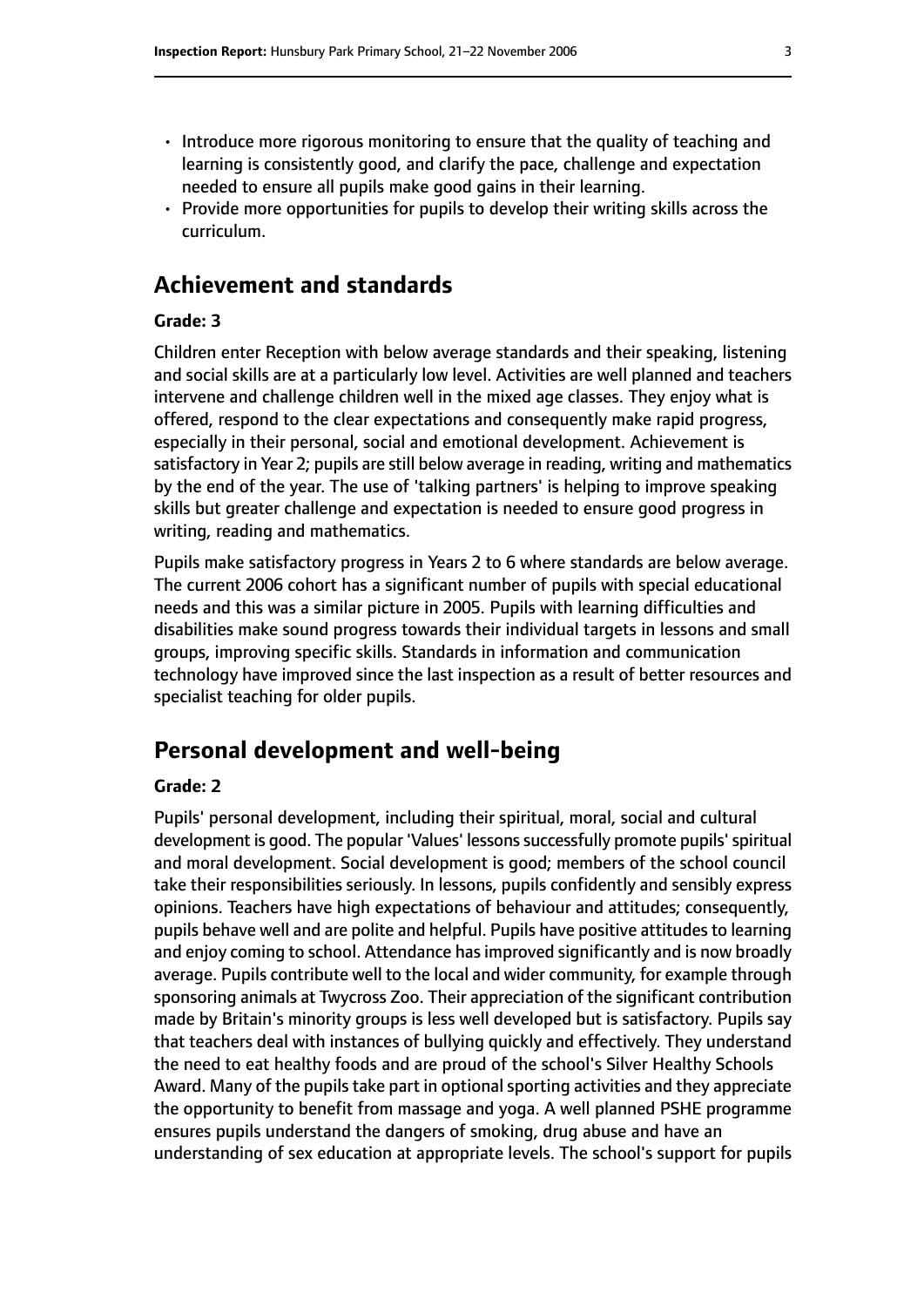moving up to secondary schools gives them the confidence needed for a smooth transition.

## **Quality of provision**

#### **Teaching and learning**

#### **Grade: 3**

Teachers give children a good start in the Foundation Stage and Year 1 In Years 2 to 6, teachers know their pupils well and plan lessons they find interesting; pupils say that 'learning is fun'. Pupils develop confidence because teachers are supportive and use praise effectively. Teachers use interactive whiteboards well to capture pupils' interest and involve them in their learning. Planning takes account of the different abilities of pupils in the class, but it is not always sufficiently challenging. Consequently, not all pupils make as much progress as they could. Teaching assistants provide sound support for pupils with learning difficulties, so they make satisfactory gains in their learning. Marking is frequent but variable in quality. Recently introduced assessment procedures enable teachers to see whether pupils are making expected progress and extra support is given for those who need it. These procedures however, have not been in place long enough to impact on standards. All pupils have individual targets and tracking procedures are in place but are not yet used consistently well by all teachers.

#### **Curriculum and other activities**

#### **Grade: 3**

An interesting curriculum ensures that pupils enjoy their learning. Older pupils benefit from specialist teaching in the foundation subjects. Curriculum planning is detailed but is not always closely matched to pupils' abilities. Pupils use computers to enrich learning in other subjects but opportunities for writing in lessons other than English are less well developed. Curriculum enrichment is good and covers a broad range of interests. Clubs are well attended and homework club is available for pupils who find it difficult to work at home. Frequent visits and visitors enhance pupils' learning. Pupils enjoy competitive sports and are proud of their successes; for example, the football team came second against 22 local schools during the inspection. Personal, social and health education is well planned and ensures pupils know how to stay safe and be healthy. Plans are in place to improve the provision for gifted and talented pupils.

#### **Care, guidance and support**

#### **Grade: 3**

The high quality of pastoral care promotes the pupils' good personal development. Staff show a good knowledge of individual pupils and their needs; 'I like the teachers because they look after you', said one pupil. Effective arrangements are in place for safeguarding pupils and the quality and care for vulnerable pupils is good. Pupils are very aware of the need for safety during the building work. A learning mentor plays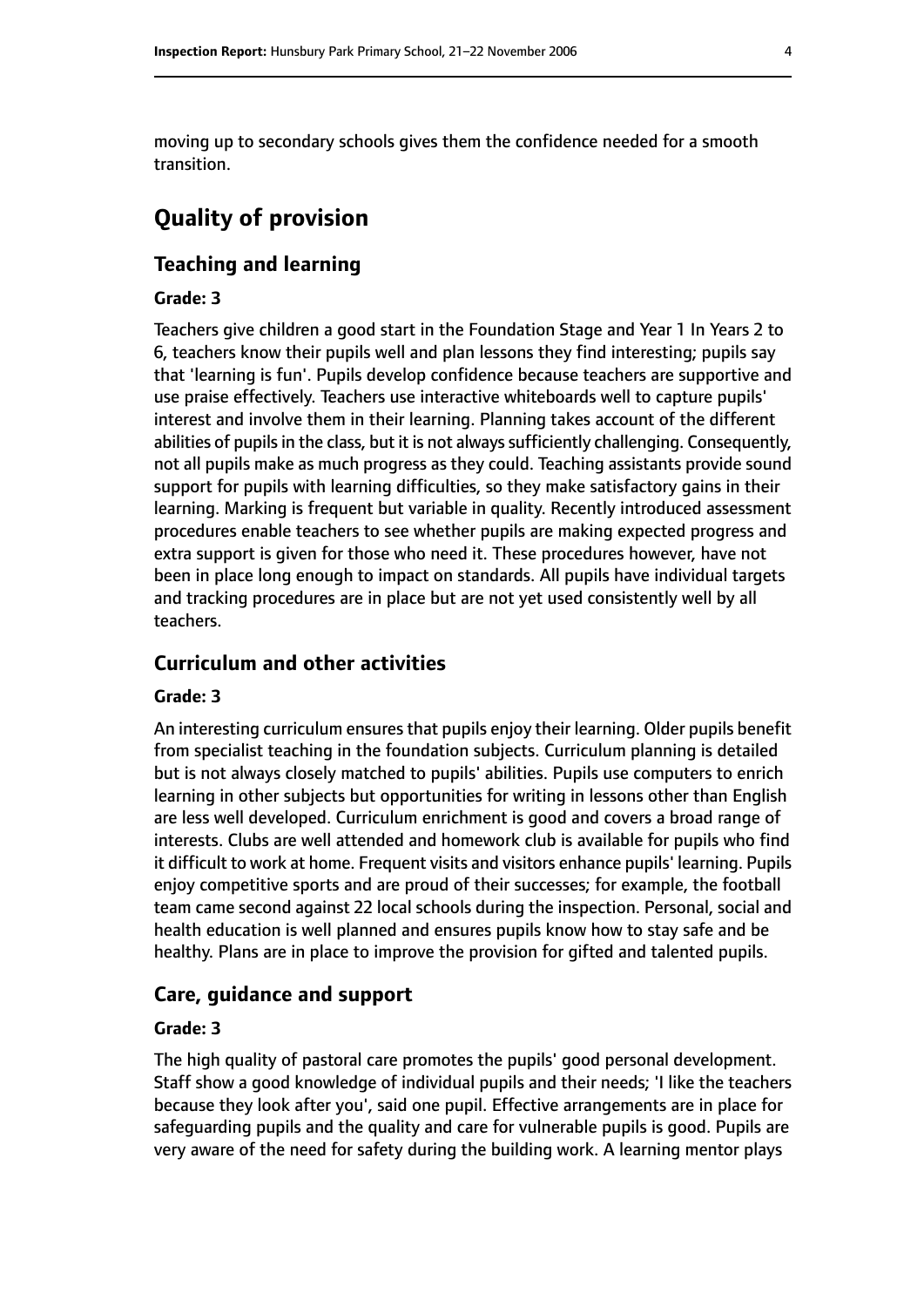a key role in providing personal support for pupils who have difficulties. Her successful breakfast club gives pupils a positive start to the day and this has helped improve attendance and punctuality as well as fostering hygiene and healthy eating.

Support for academic development is satisfactory. Assessment is well used in Reception and Year 1 to help pupils to make good progress. In Years 2 to 6 the quality of individual target setting is mixed and not always effective enough to ensure that pupils are clear about what they need to do to improve their work. Pupils new to the school settle in well because induction procedures are well considered.

#### **Leadership and management**

#### **Grade: 3**

The headteacher and deputy headteacher have sound knowledge of the strengths and weaknesses of the school and there are appropriate plans for the next stage of development. Staff share a common sense of purpose and this contributes to the good atmosphere in the school. The headteacher manages the school very well on a day-to-day basis. The school improvement plan reflects awareness of issues to be addressed. Measures to bring about improvement in pupils' standards and achievement, such as improved monitoring and training and support for teachers and assistants, are evident, but not sharply focused enough to ensure good improvement. There are satisfactory procedures to track pupils' progress and the school acknowledges that this is still an area for further development. Subject managers provide satisfactory leadership and are intent on ensuring all groups achieve well. Opportunities to monitor teaching and learning are developing. The management of the Foundation Stage is good and is one of the reasons why children make good progress. Governance is satisfactory; the governors are supportive but are not sufficiently aware of their responsibilities in holding the school to account and challenging where necessary. The capacity to improve is satisfactory.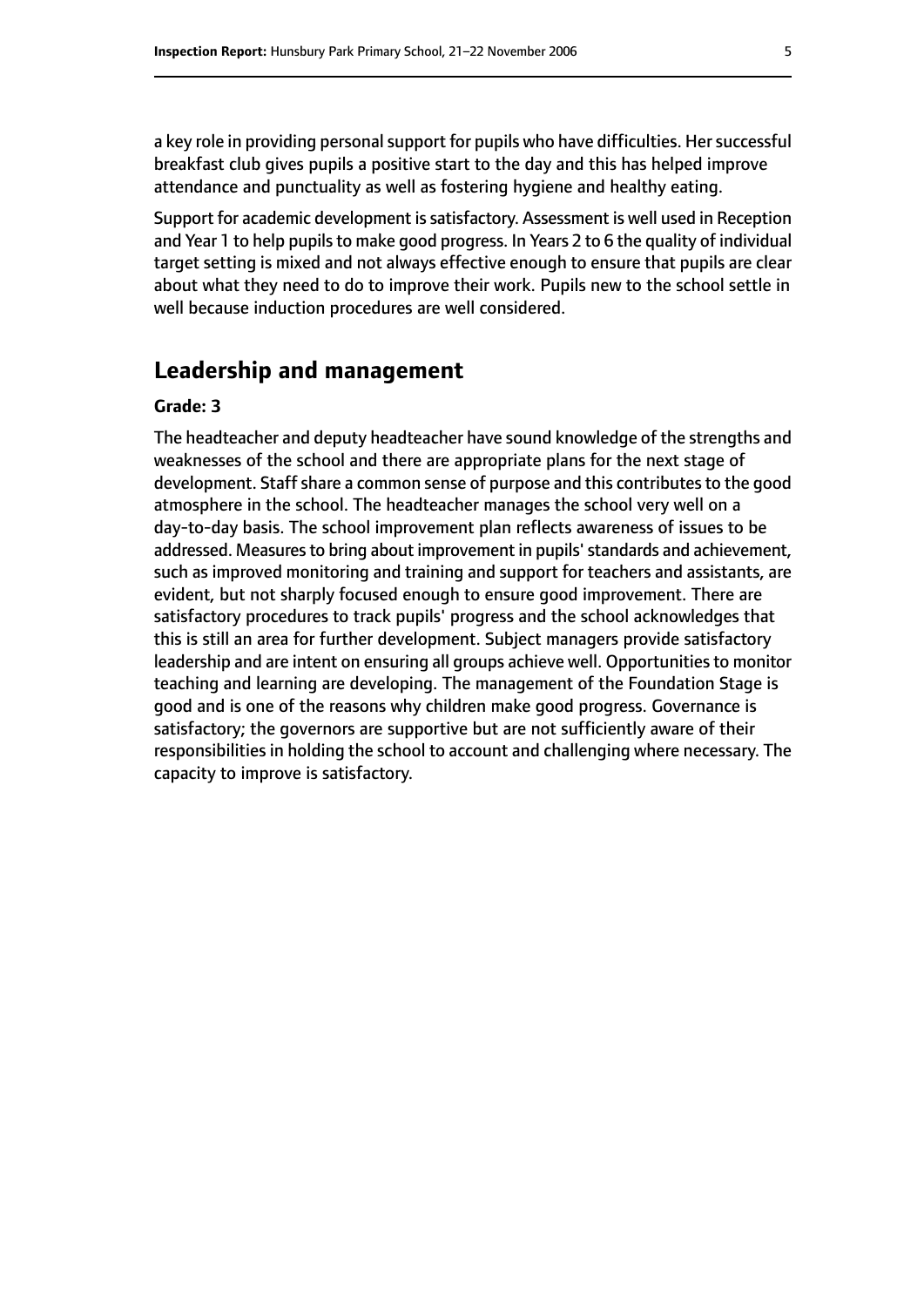**Any complaints about the inspection or the report should be made following the procedures set out inthe guidance 'Complaints about school inspection', whichis available from Ofsted's website: www.ofsted.gov.uk.**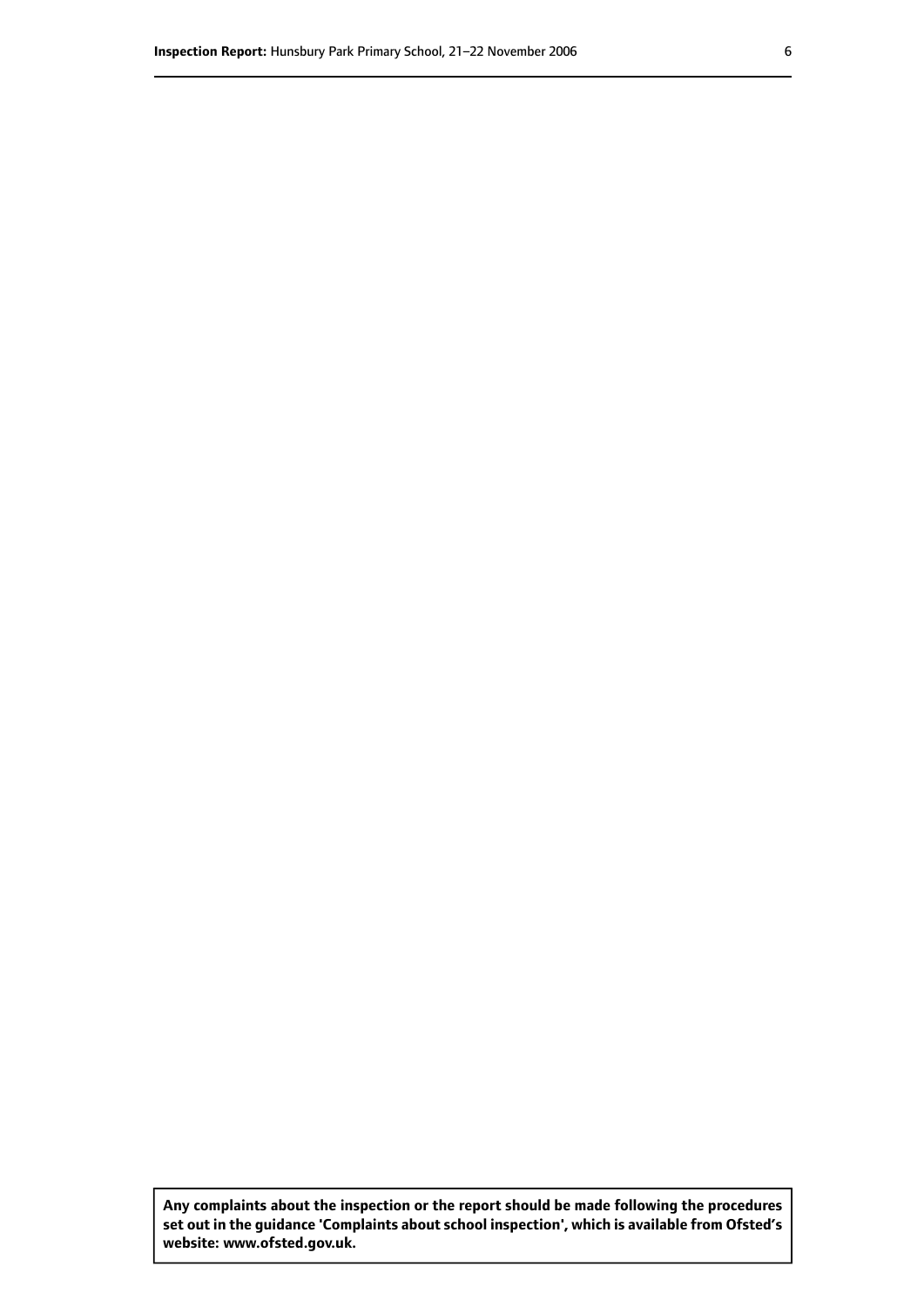# **Inspection judgements**

| Key to judgements: grade 1 is outstanding, grade 2 good, grade 3 satisfactory, and grade 4 | School         |
|--------------------------------------------------------------------------------------------|----------------|
| inadeauate                                                                                 | <b>Overall</b> |

# **Overall effectiveness**

| How effective, efficient and inclusive is the provision of education, integrated<br>care and any extended services in meeting the needs of learners? |     |
|------------------------------------------------------------------------------------------------------------------------------------------------------|-----|
| How well does the school work in partnership with others to promote learners'<br>well-being?                                                         |     |
| The quality and standards in the Foundation Stage                                                                                                    |     |
| The effectiveness of the school's self-evaluation                                                                                                    |     |
| The capacity to make any necessary improvements                                                                                                      |     |
| Effective steps have been taken to promote improvement since the last<br>inspection                                                                  | Yes |

#### **Achievement and standards**

| How well do learners achieve?                                                                               |  |
|-------------------------------------------------------------------------------------------------------------|--|
| The standards <sup>1</sup> reached by learners                                                              |  |
| How well learners make progress, taking account of any significant variations between<br>groups of learners |  |
| How well learners with learning difficulties and disabilities make progress                                 |  |

#### **Personal development and well-being**

| How good is the overall personal development and well-being of the<br>learners?                                  |  |
|------------------------------------------------------------------------------------------------------------------|--|
| The extent of learners' spiritual, moral, social and cultural development                                        |  |
| The behaviour of learners                                                                                        |  |
| The attendance of learners                                                                                       |  |
| How well learners enjoy their education                                                                          |  |
| The extent to which learners adopt safe practices                                                                |  |
| The extent to which learners adopt healthy lifestyles                                                            |  |
| The extent to which learners make a positive contribution to the community                                       |  |
| How well learners develop workplace and other skills that will contribute to<br>their future economic well-being |  |

#### **The quality of provision**

| $\Box$ How effective are teaching and learning in meeting the full range of the $\Box$<br>  learners' needs?        |  |
|---------------------------------------------------------------------------------------------------------------------|--|
| $\mid$ How well do the curriculum and other activities meet the range of needs<br>$\mid$ and interests of learners? |  |
| How well are learners cared for, guided and supported?                                                              |  |

 $^1$  Grade 1 - Exceptionally and consistently high; Grade 2 - Generally above average with none significantly below average; Grade 3 - Broadly average to below average; Grade 4 - Exceptionally low.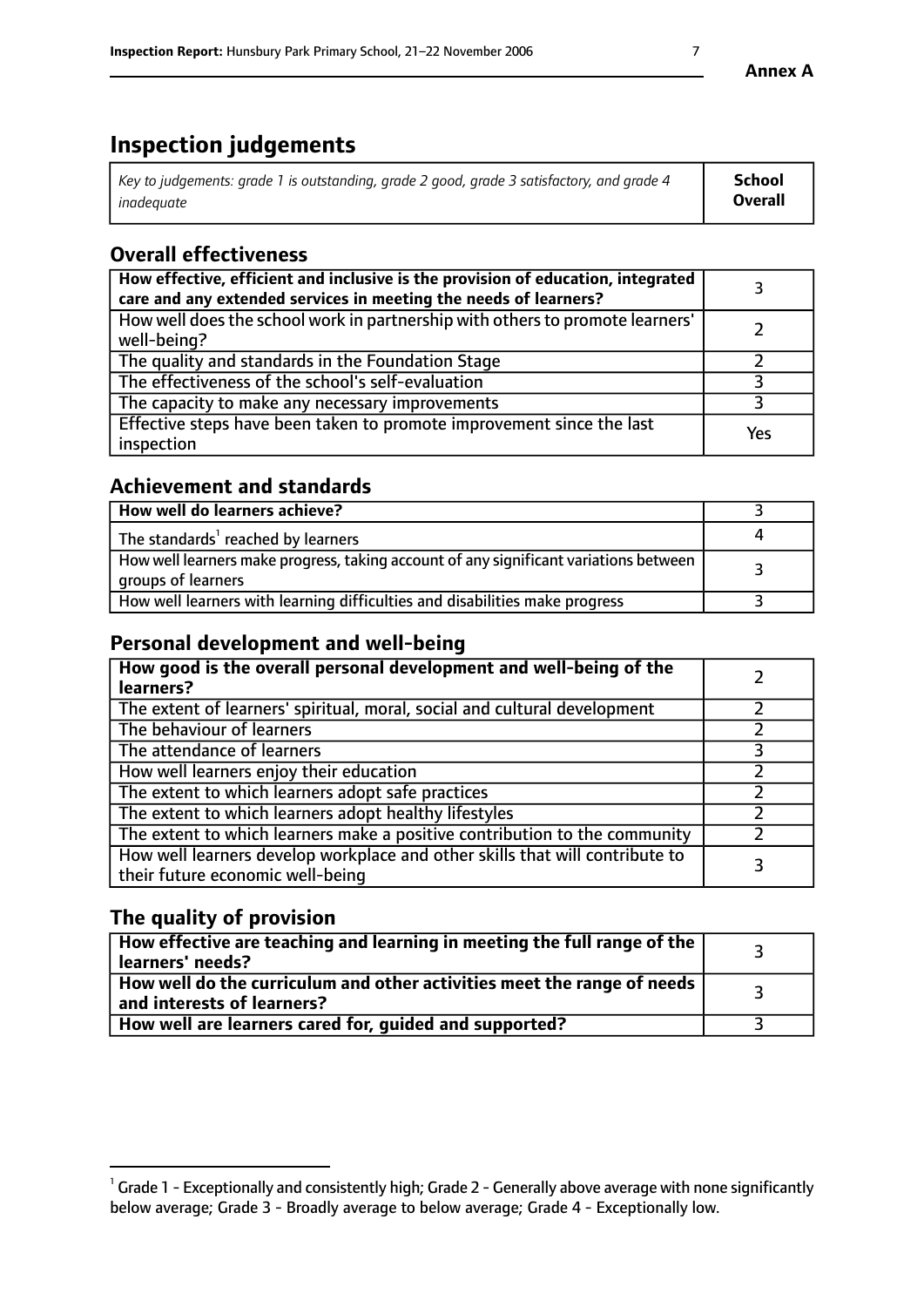# **Leadership and management**

| How effective are leadership and management in raising achievement<br>and supporting all learners?                                              |           |
|-------------------------------------------------------------------------------------------------------------------------------------------------|-----------|
| How effectively leaders and managers at all levels set clear direction leading<br>to improvement and promote high quality of care and education |           |
| How effectively performance is monitored, evaluated and improved to meet<br>challenging targets                                                 | 3         |
| How well equality of opportunity is promoted and discrimination tackled so<br>that all learners achieve as well as they can                     |           |
| How effectively and efficiently resources, including staff, are deployed to<br>achieve value for money                                          | 3         |
| The extent to which governors and other supervisory boards discharge their<br>responsibilities                                                  | 3         |
| Do procedures for safequarding learners meet current government<br>requirements?                                                                | Yes       |
| Does this school require special measures?                                                                                                      | No        |
| Does this school require a notice to improve?                                                                                                   | <b>No</b> |